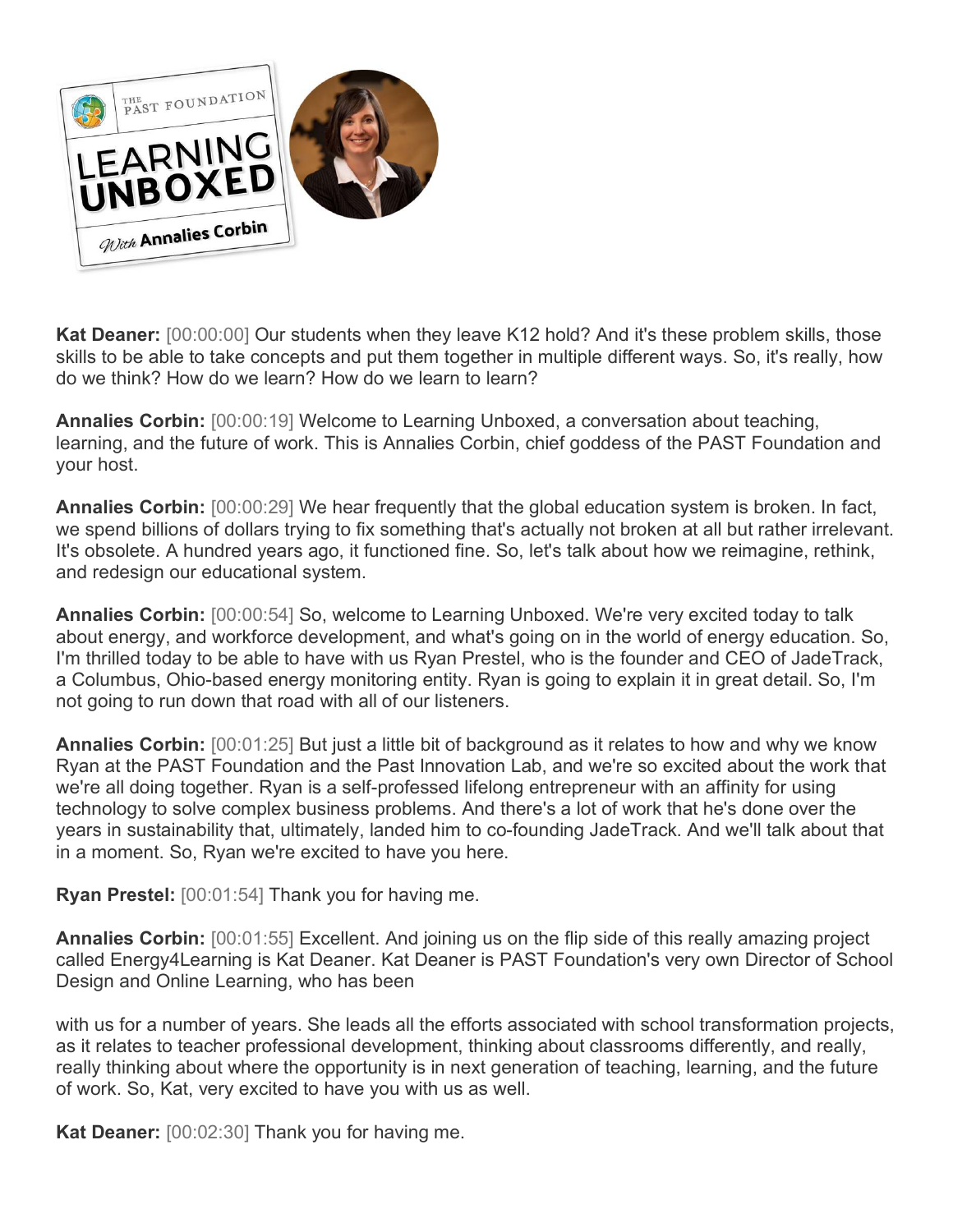**Annalies Corbin:** [00:02:31] So, as we get started, as I alluded to, the project that we're going to talk about today is something called Energy4Learning. And I want to start our conversation with you, Kat. If you could give us the 70,000-foot view of what Energy4Learning is. And we'll get into the details as we go along, but I want to set the context for our listeners real quick. All of the projects and the programs that we are bringing to Learning Unboxed are intended to be case studies. So, great things that have worked, lessons that we've learned along the way, and opportunities for other communities to do similar things as they think about education. So, Kat, what is Energy4Learning.

**Kat Deaner:** [00:03:09] The Energy4Learning is a really exciting new project that we've started in partnership with JadeTrack. And what it does is it takes buildings, school buildings, and it uses the school buildings as a learning tool, so that as students are engaged in problem-based learning, they can actually use their buildings as real data comes in from the JadeTrack monitoring system to solve problems around energy conservation in their classroom. So, they're taking -- the idea here is that teachers and students alike are taking the information from JadeTrack and integrating it into the learning experience directly into the classroom.

**Annalies Corbin:** [00:03:55] Awesome, very exciting, and definitely needed in terms of preparing future workers.

**Kat Deaner:** [00:04:02] Yes, absolutely. Absolutely.

**Annalies Corbin:** [00:04:04] So, Ryan, give our listeners a sense of what exactly is JadeTrack. And I want to step back just a moment. And, also, as you're explaining what JadeTrack is and what it does, why you started that because I think that plays in beautifully to some of the premises behind the project.

**Ryan Prestel:** [00:04:23] Yes. So, we're big believers in starting with why. So, maybe I'll go with that, and maybe give you the background of how we got here today. So, if you rewind back to 2010-2011, I was in supply chain for ScottsMiracle-Gro. Scotts is the leader in lawn and garden. So, they have an inherent interest in the environment. And back in 2010, they were struggling with this sustainability problem. What is it? What does it mean? What does it mean to our organization? How do you measure it?

**Ryan Prestel:** [00:04:49] And so, at the time, and even still today, there wasn't any great technology or software available to help them quantify waste water, energy, and emissions. And so, our technology was developed inside of Scotts to help them quantify their carbon footprint, how much they're using as it relates to energy and water. And they were able to publish their very first sustainability report in 2012.

**Ryan Prestel:** [00:05:09] So, what was really interesting in all of that is, again, we saw an opportunity where, you know, technology needs were not being met, and I had the opportunity to build some software inside of the organization. And they were fortunate -- we were fortunate enough to retain the intellectual property.

## **Annalies Corbin:** [00:05:24] Wow.

**Ryan Prestel:** [00:05:25] So, after I had left the company, and it was 2011, we worked nights and weekends to commercialize what was an initially very Scotts-centric product and try to take it to market recognizing that there's a lot of other organizations out there that are trying to quantify the impact from their sustainability programs.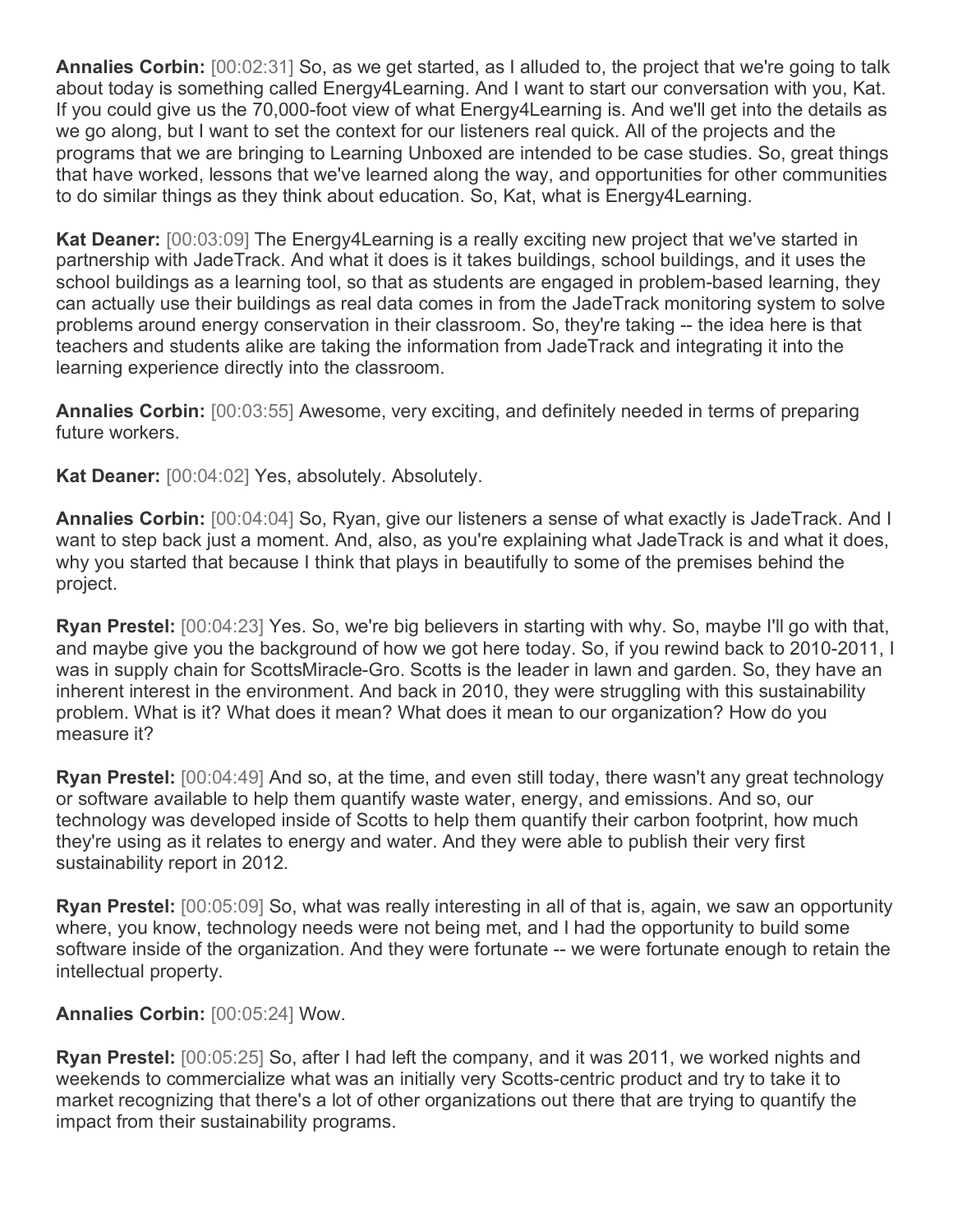**Ryan Prestel:** [00:05:43] So, impact means, you know, financial, social, and environmental. And so, you know, whether you're an organization looking to publish a sustainability report that says, how much waste, how much carbon, how much energy

you use, or you're an organization that, you know, like all in Sandy Schools that initially deployed the technology to try and save money, you know, the solution is really intended to help check those boxes financially, socially, and environmentally.

**Ryan Prestel:** [00:06:07] So, you know, when you look at kind of what we do and why we do it, you know, our vision and our mission is to help empower customers to create those lasting impacts. So, reduce costs to operate your facilities, get people involved in a program and a process around energy conservation and sustainability. And then, obviously, the environmental impacts are, you know, more and more important as every day goes by. And so, some organizations lead with that environmental piece. Others look at it as a nice to have and an additional benefit. But at the end of the day, you can capture financially, socially, and environmentally benefit from using our technology.

**Ryan Prestel:** [00:06:40] So, what it is, a piece of software helps you gather all this data. It helps you quantify, you know, things like energy usage in a building, water consumption, et cetera. And then, be able to put that information into place, so that organizations can capture some of those outcomes.

**Annalies Corbin:** [00:06:55] Absolutely. And Kat, that's the beauty of what JadeTrack has to offer is it's real, right.

**Kat Deaner:** [00:07:02] Yeah.

**Annalies Corbin:** [00:07:02] And so, couch the opportunity that is having a school building being fully energy monitored through a JadeTrack system, and how does that then translate into the work that you do and why. So, you know, a school gets this amazing technology, but so what if we're not using it as an actual teaching tool? So, that's where you come in. So, what does that look like?

**Kat Deaner:** [00:07:28] Absolutely. So, our work that we do with teachers and administrators is looking at how do we involve and engage our students in relevant learning opportunities around solving real-world problems. That's where problem-based learning comes in. So, oftentimes, what we do is we look around our community and

say, "Okay, what are some issues or problems that we can solve?" And we put our skills to use, our design thinking skills to use to solve these real-world problems.

**Kat Deaner:** [00:08:02] What the beauty of JadeTrack is, is that JadeTrack is providing data that is real world and real in the building - how much real can you get with that - to solve a problem around energy conservation and sustainability. So, what a wonderful opportunity for teachers and students to use the building in a way that they can solve the very problem that JadeTrack track is looking to help customers solve.

**Kat Deaner:** [00:08:29] So, we're actually including students in the process of, how do we reduce our carbon footprint? How, as a building, and how, as a community within the school, can we change our habits, perhaps, in a way that we can reduce our energy? Well, in order to be able to think about what are some behavior or habit modifications, we need to be able to look at the data and where are we now, and how do we change our behavior. And then, did it do something, right?

**Kat Deaner:** [00:08:59] So, the JadeTrack data is allowing students in the classroom to solve real world problems within their individual buildings and classrooms. And the hope is is that they take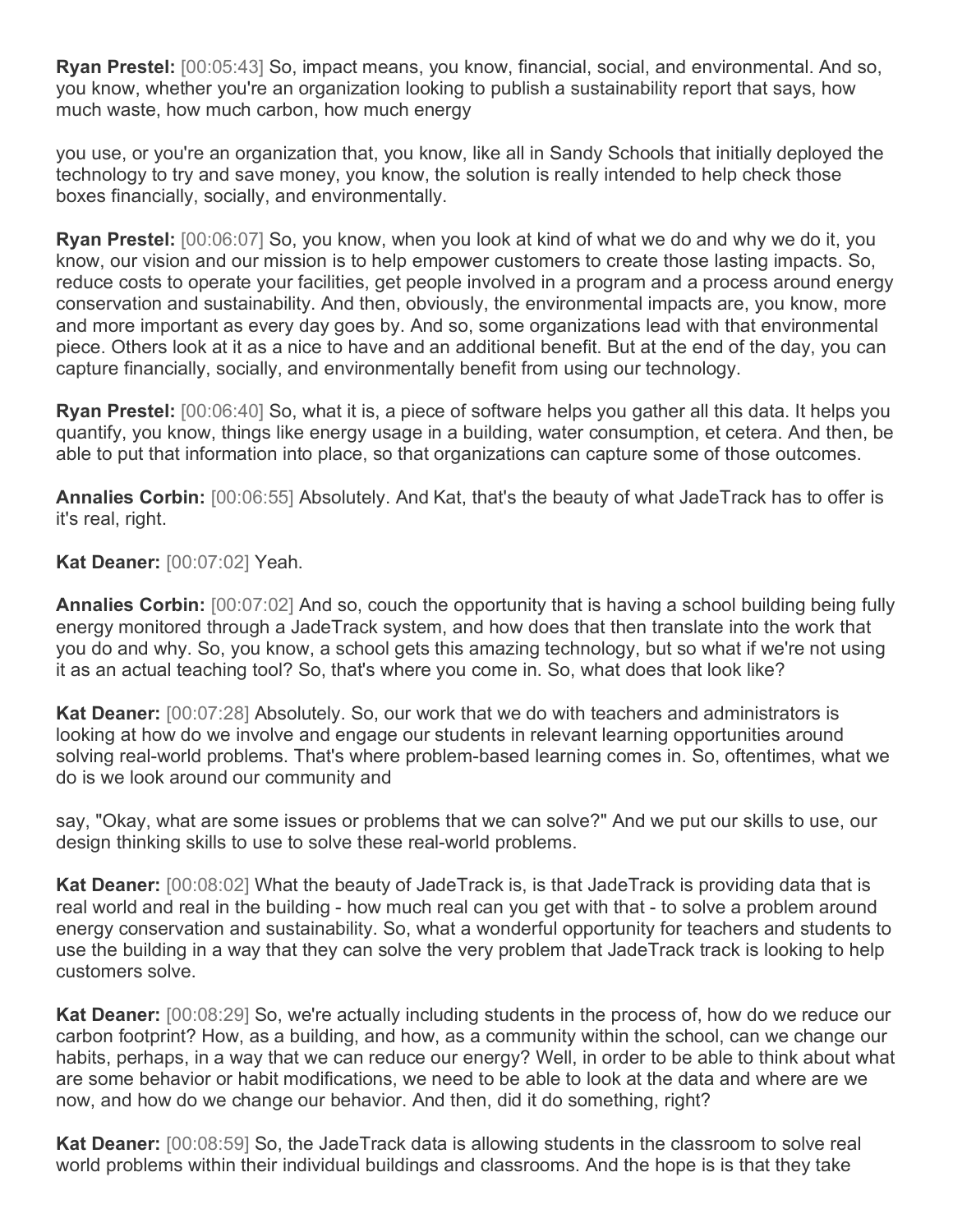those skills and they propagate them out into the world. So, we're starting close to home within the classroom, the classroom being the home and the school. And then, we can start to utilize these skills into other applications.

**Annalies Corbin:** [00:09:25] And so, that's a fabulous segue way to think about, ultimately, what happens here. And it really gets to the foundational piece of the why for all the time, the expense, and the effort. And so, Ryan, the bottom line why here is that we have a serious workforce gap when it relates to the energy sectors broadly, right, and sustainability on a global scale, environmental, social, you take your pick.

**Annalies Corbin:** [00:09:55] But the reality is we have a workforce crisis, not just in this country, but other parts of the world as well. And so, ultimately, the work of getting and using, you know, and education, the backside of that is it's going to translate into folks who want to go into that as a career. So, you know, on that side of the equation, where do you really -- where do you see the greatest need from the workforce piece?

**Ryan Prestel:** [00:10:20] Yeah. I think going back to my days in schooling, I got the most out of the experiences where we were actually hands-on doing things. And so, I think back to my Social Studies teacher who, at Dublin schools, ran a business simulation for the entire duration of the year that was focused around the curriculum that we needed to learn, and that was one of those things where it was like, "Wow, I really got into this." It, kind of, set the tone for being an entrepreneur and all of that sort of thing.

**Ryan Prestel:** [00:10:46] So, I think, you know, we recognized, and I recognized that there's not enough of those experiential learning opportunities. And I think that there's so many kids that go to school, and they sit in the classroom with a teacher that says, "Open up page 35. I want you to read the first paragraph." We go around the room and do that. It's not a great way to learn. And so, I think that there's ways that we can start applying real-world-

**Annalies Corbin:** [00:11:06] It's a terrible way to learn, by the way. **Ryan Prestel:** [00:11:08] It's a terrible way to learn. And-

**Annalies Corbin:** [00:11:08] We're just going to put that out there. **Ryan Prestel:** [00:11:09] It's a terrible way to learn. And in- **Annalies Corbin:** [00:11:11] We're going to vote no.

**Ryan Prestel:** [00:11:12] Vote no, yes. So, we saw this as an opportunity to not only, you know, educate students about the importance of conservation, about the importance of, you know, things that they inherently care about. I mean, they're intrinsically motivated by the environmental things, you know, versus some of the older folks that may not be as motivated by those. What great is that you check all those boxes, so you can connect to people at all levels. And I think that, again, doing things in

a real-world experience kind of enables them to understand the ins and outs of it, and whether that'd be something they want to pursue as a career.

**Ryan Prestel:** [00:11:42] So, you know, what we look at and deal with every day is the data. And, you know, there's articles out there that talk about just how important and valuable that data is. And so, thinking about careers that don't even exist today, data analysis around energy, sustainability, they're there, but they're not very well-developed. So, I think that we're going to continue to see more and more in that sphere, and these types of programs are going to help enable kids to understand the benefits of, you know, starting a career in that type of space.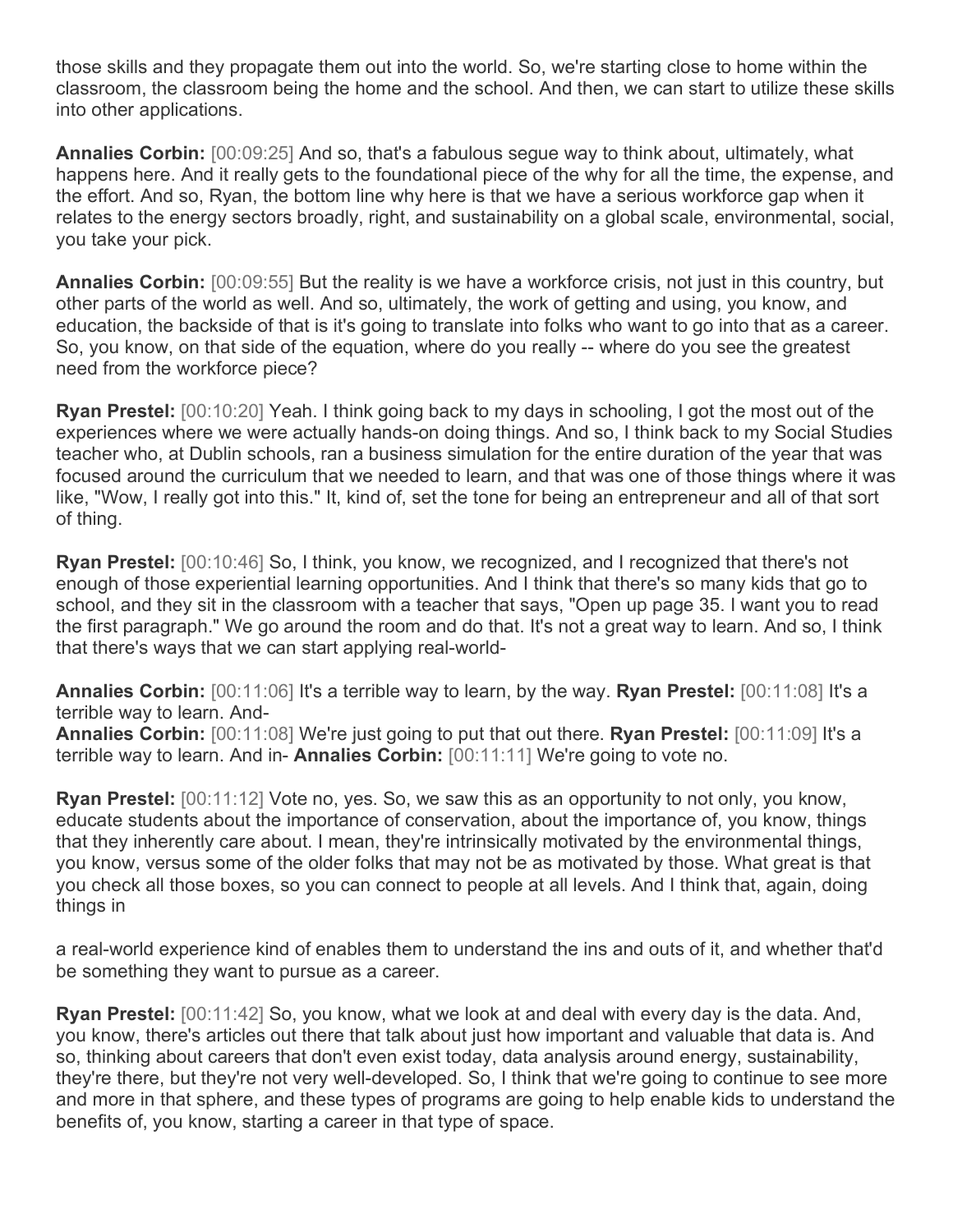**Annalies Corbin:** [00:12:10] And they're also going to help students really, sort of, see the connections across industries as well. And that's one of the things that I really truly love. For our listeners who haven't been to the Past Innovation Lab or are taking a look at it online, we have an energy learning lab there, and the premise of the program, and it's evolving.

**Annalies Corbin:** [00:12:28] And, you know, one of the things that I love about it is that the students who participate in a pathway that lends around energy are going to learn as much about technology, you know, skills, computer, coding as the students who are in the Design Lab, which is all about manufacturing and engineering. And, you know, that translates back into bodies, which is healthcare. But, you know, there's still coding, there's still cybersecurity. But there are so many Kevlar threads, if you will, as it relates to potential careers that run through a variety of career options, right. And those lends that.

**Annalies Corbin:** [00:13:02] And that's a really, really critical thing because we tend to box people into a single space; yet, the work that somebody who comes to work at JadeTrack could be doing it in lots of different places and lots of different industries, you know. Your point, you started this inside of Scott's, right, which is a very different company than traditional energy provider.

**Annalies Corbin:** [00:13:23] So, that helps with some of the context pieces. And I think that the other thing we want to make sure that we don't lose sight of is there are other partners here. So, there's actually an energy company in the more traditional sense of people will think about energy that are actually standing behind these, you know, ideas. Energy has come to the table, not just to provide funding, but also to push the lever of the workforce development piece. And then, added to that is a school partner, a variety of school partners as we move through.

**Annalies Corbin:** [00:13:52] So, Kat, a little bit about where that intersection is because you've had to tailor this program as a pilot, and you're training for schools and teachers with those other two user needs in mind. So, what does that look like?

**Kat Deaner:** [00:14:03] Absolutely. There is a lot of power when we bring multiple partners to the table. And what we do at PAST is, really, how do we bridge those and make those connections? And so, if we have multiple partners at the table, we start to identify what assets do each of the partners bring to the table, and how can we then play off of those and use those to build a really good program, ultimately, so that students have these learning opportunities that they're able to take these skills out into the workforce?

**Kat Deaner:** [00:14:33] So, if we start to think about all of the partners at the table, we've been able to leverage expertise from IGS. We've been able to leverage the expertise at JadeTrack bringing in their expertise in energy monitoring and just energy conservation. IGS has been a wonderful partner, to your point, Annalies, in not just funding but lending their expertise in what does this look like when we think about, "What are real-world problems that IGS is solving? What's in the future? And how can we bring that into the classroom as a relevant learning opportunity?"

**Kat Deaner:** [00:15:11] So, as we've been piloting this in the schools with educators, we're able to ask educators, "What does it look like in the classroom? How can you use this data that could drive learning and deeper learning?" So, really working with all of the different multiple partners at the table to figure out, how can we come together and figure out the best system to move this forward to provide opportunities for students?

And it looks very different from the kindergarten classroom to the 12th grade classroom or postsecondary.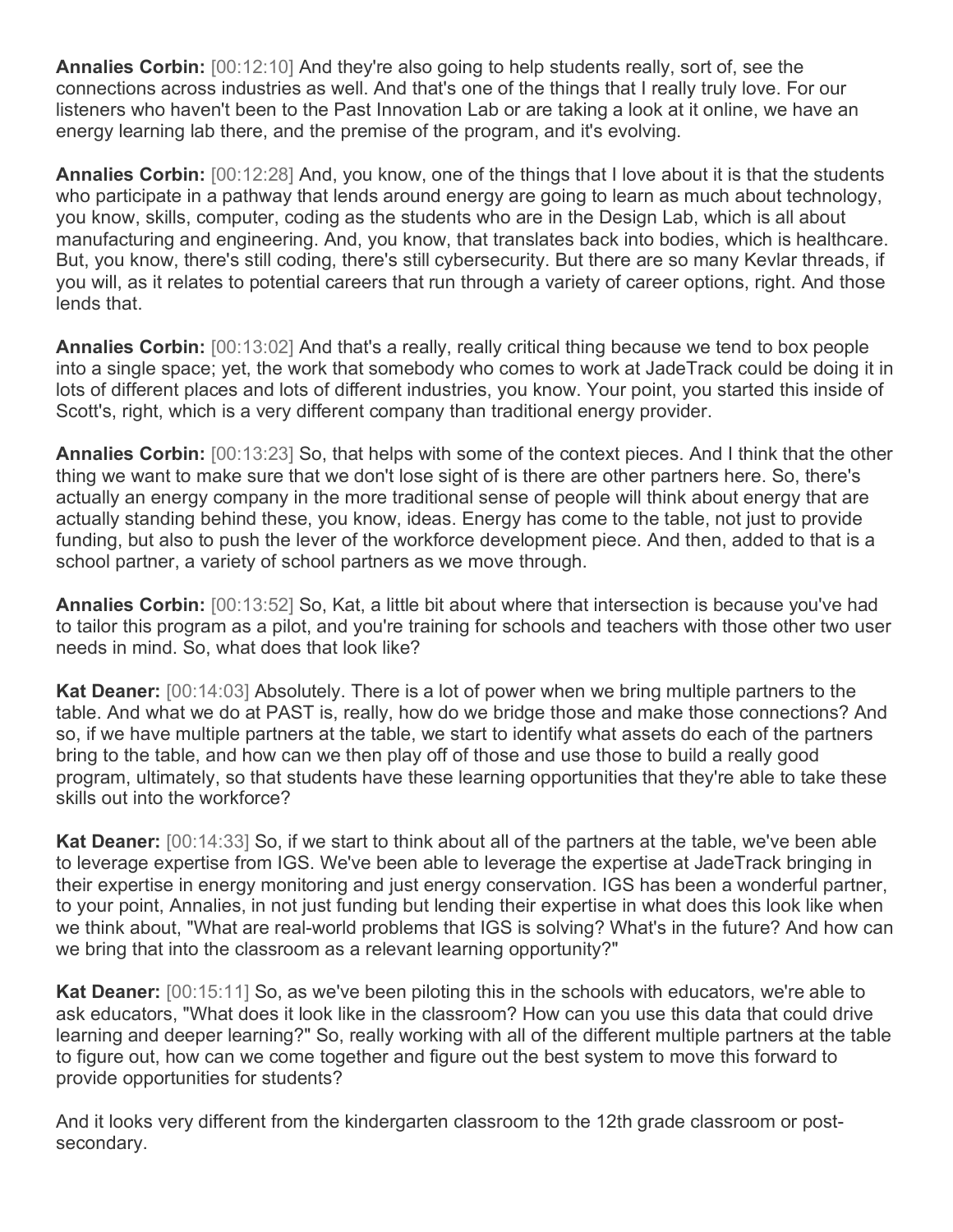**Kat Deaner:** [00:15:45] And so, looking at that, making sure that we're able to get feedback and work collaboratively with educators around, what do learning modules look like in the classroom when we start to utilize real-world monitoring and real-time energy monitoring.

**Annalies Corbin:** [00:16:03] And so, just to be clear because I think that one of the things that you just said might throw some folks, right. So, you are implying, right, that this project, and this program, and the work that you, and Ryan, and IGS, our school partners, are doing together is broad and can actually be applied K12. It's not just a high school thing. Only high school kids can study energy?

**Ryan Prestel:** [00:16:27] No way. **Kat Deaner:** [00:16:27] No. **Annalies Corbin:** [00:16:27] No way? **Kat Deaner:** [00:16:27] No.

**Ryan Prestel:** [00:16:27] No way.

**Annalies Corbin:** [00:16:27] No way. So, literally, you're taking a set of content experts, the folks who are coming in, for example, from IGS, you're sitting down with them, you're asking them what are the wicked problems they're working on, and then you are translating that as a team into tangible things that a kindergarten, a third grade, a fifth grade, a tenth grade classroom teacher school can actually utilize as the launching point to do what? Either of you jump in.

**Ryan Prestel:** [00:16:56] Yes. I mean, I'm happy to take that. So, you know, one of the things that we saw early on was that, you know, even at, call it the elementary school

level, you know, the material may be a little bit different, but the interest and the excitement around the topics are very much the same.

**Annalies Corbin:** [00:17:09] Exactly.

**Ryan Prestel:** [00:17:09] And so, we would do these, you know, Energy 101 classes where we go into an elementary school, and sit with, you know, first, second, third graders and talk about, "Well, you know, what's LED lighting? What's this and that?" You know, basically talk through all the details about what is energy.

**Ryan Prestel:** [00:17:22] And it was great as we did one of these early on, I got a phone call from a former colleague that her third daughter was in that class, and immediately came home, and started asking parents about, "Well, do we have LED lighting?"

**Annalies Corbin:** [00:17:32] That's perfect. **Ryan Prestel:** [00:17:33] "Do we do these things at home?" **Kat Deaner:** [00:17:34] Brilliant. **Annalies Corbin:** [00:17:35] Yeah.

**Ryan Prestel:** [00:17:35] "You know, what does our energy bill look like?" And so, you know, the curiosity was very much there even at the third level. When you go up to the high school level, they have an opportunity to actually make change and to influence their peers.

**Ryan Prestel:** [00:17:45] And so, one of the, kind of, very telling stories that came out of this early on was, also, when the high school level in that we encouraged the students to go out and find a problem across the high school, across the community. And one of the problems that they identified at the high school level was that the females would use the restroom, and when they'd go into the restroom, they would turn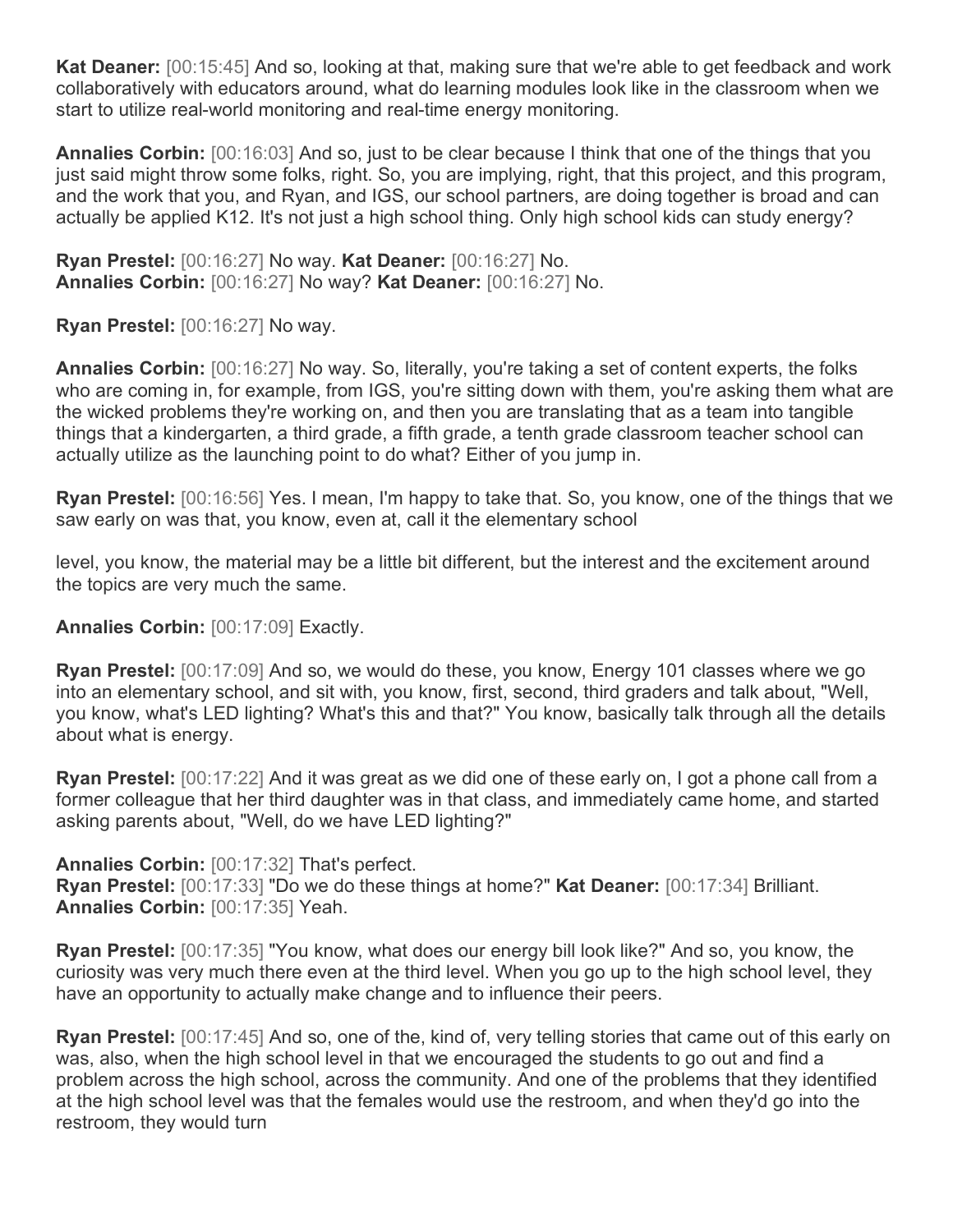on all the hand dryers in that restroom as a way to create white noise for themselves in the restroom.

**Ryan Prestel:** [00:18:11] And one of the things that came interesting out of that is, you know, they were like, "This, probably, isn't very sustainable." So, one of the students went into the restrooms, counted how many hand dryers they had across the high school, quantified how many watts they used, and was able to educate their peers on, "Every time you push that button, you emit this much carbon into the atmosphere." So, the thing that was different was that, you know, they weren't necessarily talking about the energy, but the byproduct of the energy.

**Annalies Corbin:** [00:18:34] Right, right, and behavior. **Ryan Prestel:** [00:18:35] And the behavior thing, behavior.

**Annalies Corbin:** [00:18:36] We're talking about behavior because as I recall from the first time I heard you tell that story, the girls would go into the bathroom and turn them all on. And when they would leave, because there were other people in there, if they had shut off, they'd turn them all back on. So, there was a culture of the school that says we must have white noise, so we can't hear each other doing our thing, right, and that, somehow, that was a good thing to do.

**Ryan Prestel:** [00:18:59] Yeah. And you can send engineers through buildings all day long and, kind of, thinking about traditional energy management in schools, in particular. It's engineers, and facilities managers, and administrators who are part of the program. Well, if you're not evaluating what the behavior in those buildings are-

**Annalies Corbin:** [00:19:12] Exactly, exactly.

**Ryan Prestel:** [00:19:12] ... the variables in those buildings, so to speak, you're never going to see things like that and identify things like that. So, you know, our whole belief is that if you engage the people that are in those buildings with things that they're

interested in, they're going to do the rest, they're going to take their initiative, and they're going to find ways to solve those problems.

**Ryan Prestel:** [00:19:29] But when we put data and information into a black hole, which is how we've done energy management for years, we often omit the opportunity that comes with it, the people that are actually using those facilities. So, data for the sake of data we know is worthless. Data in a black hole is worthless. And so, we're a big believer in how we can bring that out into the open and get people excited about a common cause.

**Annalies Corbin:** [00:19:50] And that is the thing that I, from the get go, I loved, loved, loved about the potential of this project. And I would like to close that little vignette, if you will, with the outcome was not only did they stop that behavior in the school, but one of the mechanisms was that they created their own school-wide PSA, right, which we got to see, which is a lot of fun. These girls explaining to other girls why this is really unnecessary behavior that's wasteful and damaging to the earth.

**Kat Deaner:** [00:20:17] And so, the scope and scale of that scenario, Kat, in terms of the learning that was possible, and I think that's a perfect example of the way that you integrate into the thing that you're teaching in the teacher professional development component of all of this, is that was more than just Earth Science at play, and that was more than just energy data. At the end of the day, by the time they completed that social effort and energy effort at the school, they had hit on so many different standards and opportunity. So, talk about that as that integrated chance, like you said, that opportunity, Ryan.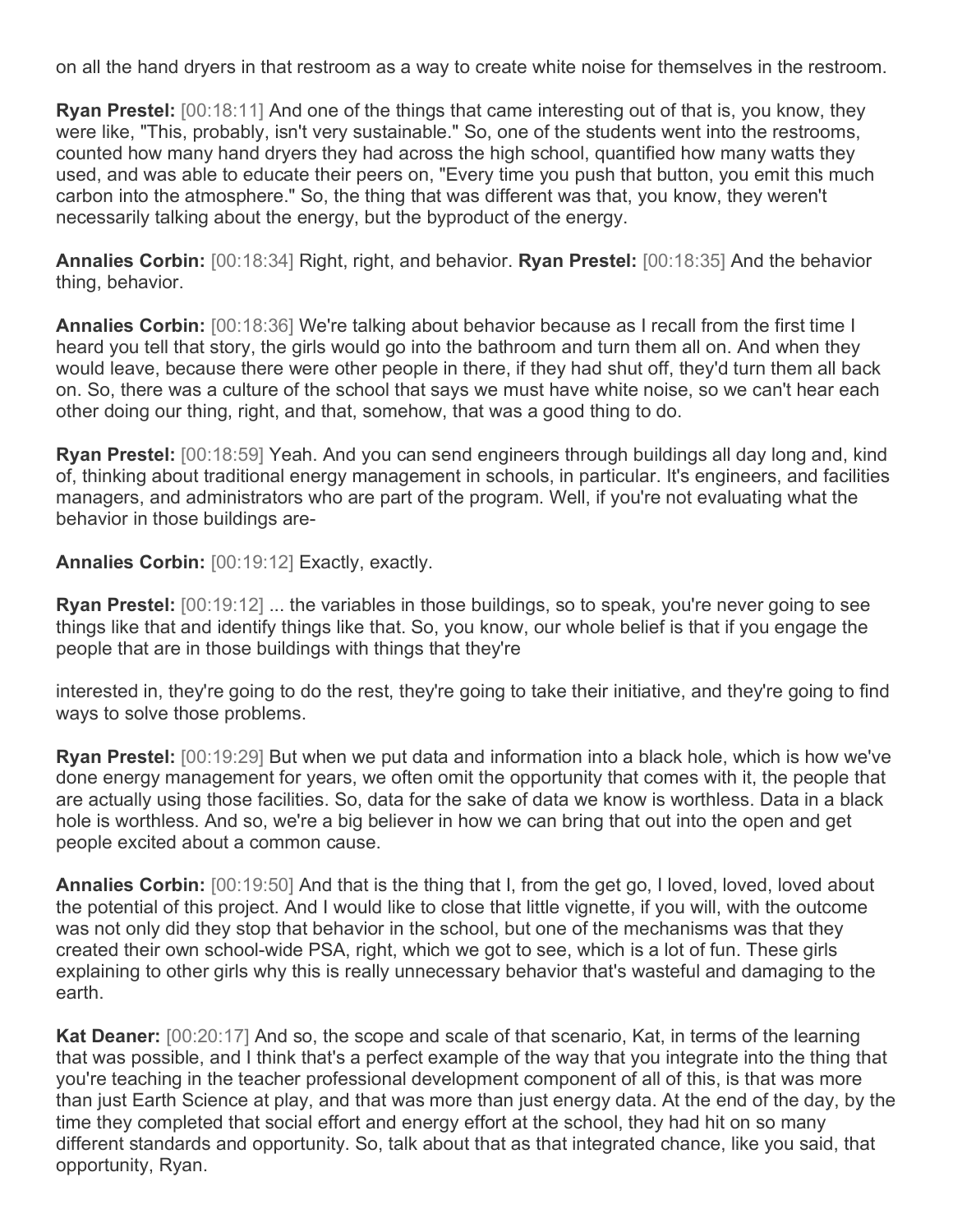**Kat Deaner:** [00:20:52] Absolutely. That's a wonderful example. How do you solve a real-world problem using multiple content lenses, right?

**Annalies Corbin:** [00:21:03] Exactly.

**Kat Deaner:** [00:21:03] So, as the girls were solving for that problem, they weren't just doing math, and they weren't coming over here, and then just doing Earth science. They

had to integrate all of their knowledge into solving this problem using English language Art. So, how do I communicate what I find? How do I take the data that is in front of me, and how do I interpret it in a way that a user, an end user, might be able to understand? So, again, that goes back to the English Language Arts. How do I do it in a way that is going to be - how do we say - consumed in a way that is entertaining or in a way that the end user would actually understand?

**Kat Deaner:** [00:21:49] And so, these young girls started to put together a video. That's a great use of media. So, here, we have been able to take all of these concepts, and put them together to solve a problem, and then to be able to communicate it out. That's exactly what applied learning and problem-based learning achieves. So, you take a real-world problem, and you put in all of your experience, all of your contact lenses together in a very transdisciplinary way, and you're able to solve the problem.

**Kat Deaner:** [00:22:22] So, if we talk about going back to our workforce development piece, these are exactly the skills that we hear over and over again from industry. What skills that they want to have our students when they leave K12 hold? And it's problem-solving skills, those skills to be able to take concepts, and put them together in multiple different ways. So, it's really how do we think? How do we learn? How do we learn to learn? And this example that we're using is a wonderful example of just that. How do we take all of these ideas, put them together in a coherent way, and solve a problem?

**Annalies Corbin:** [00:23:02] Right. And so, what are some of the wicked problems? So, for example, when -- because you did -- you very deliberately had folks from JadeTrack and folks from IGS, actual practitioners across the breadth of what these two companies together represent, participate in your actual teacher professional development in workshops and envisioning sessions. And so, what did you hear, Kat? I mean, what are what are folks working on that the teachers grabbed onto, and then started building modules for their school and their classroom? So, just toss out a couple of topics that you think resonated the most.

**Kat Deaner:** [00:23:43] Certainly. One of the biggest ones that resonated the most was, how do we lower our carbon footprint? And Ryan alluded to that earlier that the skills that students are learning in the classroom, they can then come back home and educate their family. So, one of the units that was very successful was, how do we lower carbon footprint? And the students were able to come up with a PSA or a really informational sheet of, "These are behavior practices that we can modify, not only at school, but at home." So, that was one unit that was really successful.

**Kat Deaner:** [00:24:19] And part of that too was not only just behavior but what are those low-cost infrastructure changes that they could do. So, do we change our light bulbs at home? Can we do that, mom and dad, right? That's a great one.

**Kat Deaner:** [00:24:32] Another unit that they looked at was the efficiency of solar panels. So, part of the JadeTrack monitoring system is to be able to pull out what kind of energy are we able to absorb from the sun and convert it into energy, I guess. So, solar radiation and convert it into energy.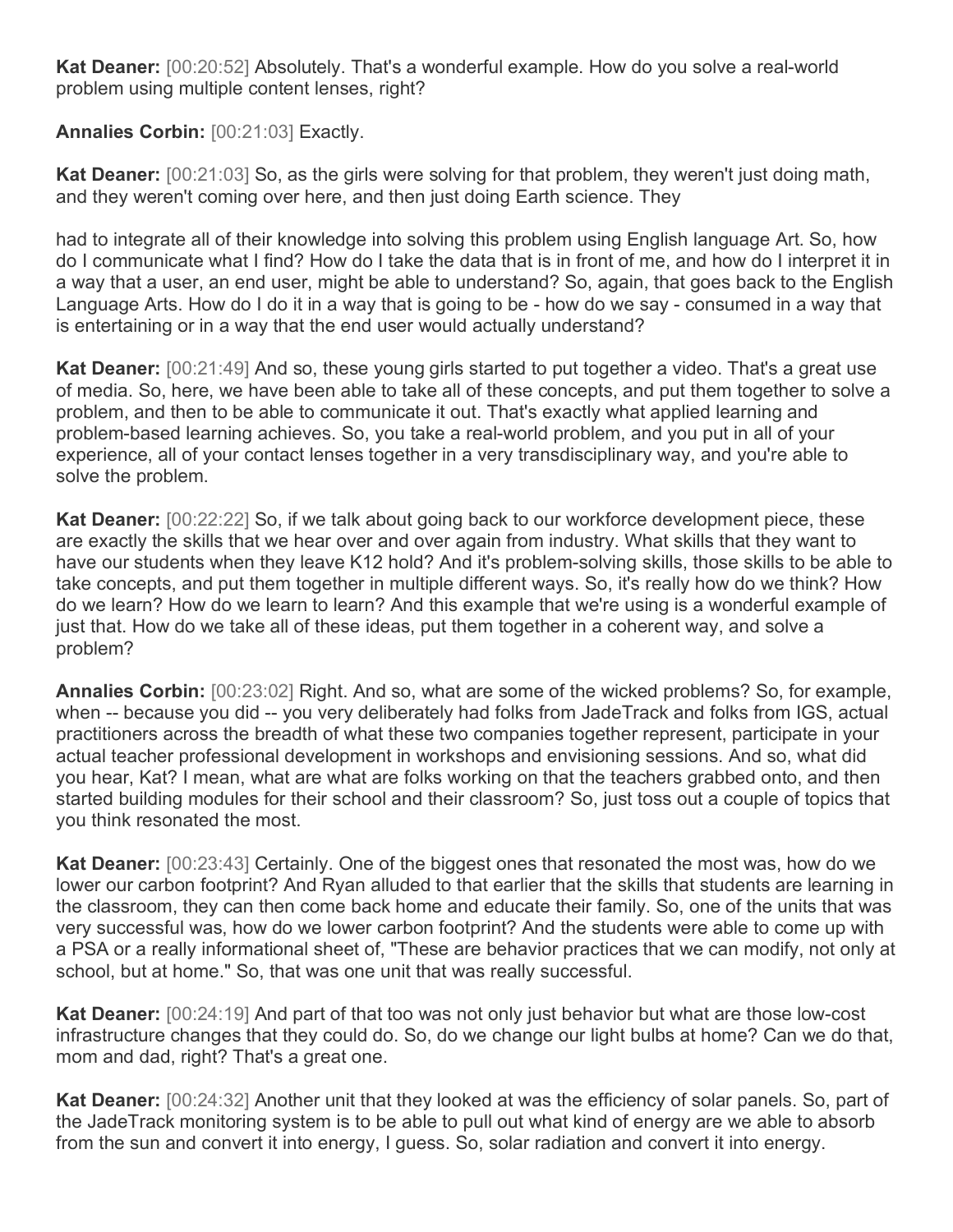**Kat Deaner:** [00:24:51] So, there was a whole unit around, does the cleanliness of our solar panels matter? And so, they went down a whole -- did a whole unit around that, the cleanliness of our solar panels, and they were able to actually design different mechanisms to be able to clean the solar panels, and they were able to use the data to see if it made a difference or not.

**Annalies Corbin:** [00:25:12] And does it, Ryan? Does it make a difference?

**Ryan Prestel:** [00:25:14] I think it does.

**Kat Deaner:** [00:25:16] Yes.

**Ryan Prestel:** [00:25:16] Yeah, a dirty solar panel, it's definitely not going to generate as much energy.

**Annalies Corbin:** [00:25:18] No, yes.

**Kat Deaner:** [00:25:18] Slightly. It made a slightly different impact, but we know that one wicked problem typically creates multiple, other problems to actually solve for. So, from that, they were able to say, "Okay. Well, it just did slightly, but how could we better capture the solar radiation coming out?" So, they were -- then, it spun off into, what are the angles of the solar panels that we have right now? Do we need to modify those?

**Kat Deaner:** [00:25:46] So, those are just two examples that we were just able to help educators create, and then implement this last year. And the students were so engaged because it was right there in front of them. It was not this data that's out there, that's tangent or, I guess, abstract. It's right there in front of them. As they're building their solar panels, they could go and look at it.

**Annalies Corbin:** [00:26:10] Right, right. So, it was real, and it was relevant. **Ryan Prestel:**  [00:26:13] Yeah.

**Annalies Corbin:** [00:26:13] So, how does that then translate? Let's talk about Energy4Learning, in particular, now. And so, Ryan, walk us through a little bit. So, JadeTrack had, you know, a standard monitoring package. As you said, the software. And so, you know, the project here is, how do we then take what it is that you're already doing? And how do you take the opportunity and the excitement of wanting to incorporate, you know, energy and energy lessons in education, specifically, into the dayto-day use inside of the schools into a mechanism that's going to have broad accessibility and appeal? So, let's talk about Energy4Learning in terms of what incorporates in the portal, in particular, and why. So, why don't you lead on that a minute with us?

**Ryan Prestel:** [00:26:58] Yes. So, looking at, you know, energy and how you conserve it, you know, the measurement piece is so important, right. And so, everybody is looking for ways to operate facilities more efficiently, whether it's to reduce costs or to improve their environmental footprint. And so, the measurement piece is fundamental to it all.

**Ryan Prestel:** [00:27:13] And I think that, you know, one of the comments that Kat made a minute ago about is the applicability to so many different spheres. I think, you know, when you look at some of this information, we can translate energy into carbon. We can translate energy into dollars. We can do so many different things that you're just basically, you know, converting that, you know, basis information into something that's meaningful for certain individuals. So-

**Annalies Corbin:** [00:27:35] Including Big Macs and chicken nuggets, if I recall, right? Yeah.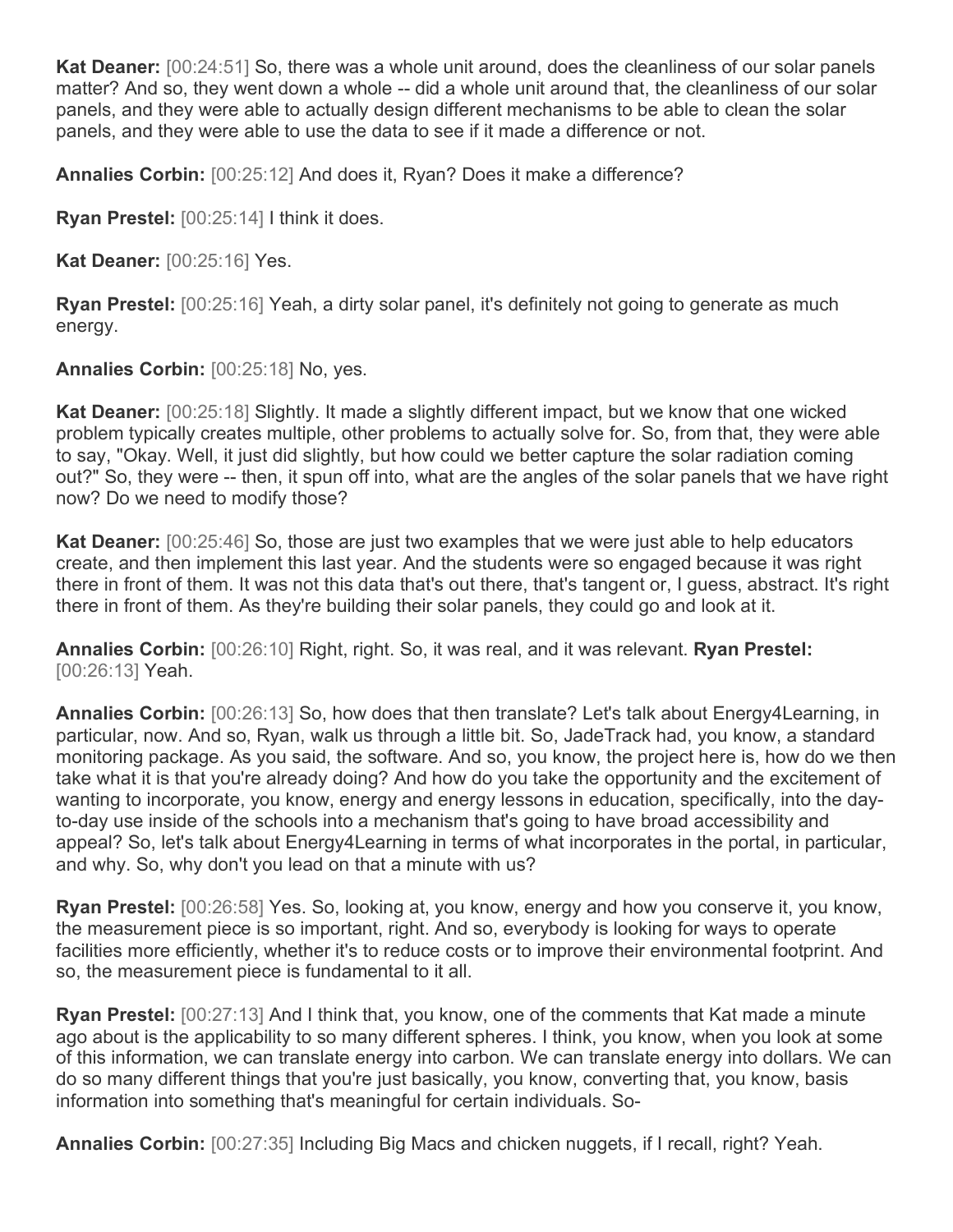**Ryan Prestel:** [00:27:38] Yeah. I was just going to get to that. Right. So, you know, kilowatt hours-

**Annalies Corbin:** [00:27:40] I just stole your thunder, sorry.

**Ryan Prestel:** [00:27:41] Right, yeah. So, you know, being able to make it meaningful regardless of where you're at and in your knowledge of, you know, the subject. So, we can take, you know, energy, and we can turn it into calories, and we can say that's the equivalent of X number of McDonald's chicken nuggets.

**Annalies Corbin:** [00:27:56] Right.

**Ryan Prestel:** [00:27:56] Very relevant for students, right? **Annalies Corbin:** [00:28:00] Yeah.

**Ryan Prestel:** [00:28:00] So, you know, we saw that there was an opportunity to do a whole lot more with this information. So, you go back to our first school customer, the administrators that we were in there initially talking to had no clue what we were talking about, you know, five, six, seven years ago. But the minute that you saw one of the science teachers light up with the information that we could provide, and what they could do with it in the classroom, it was very exciting because, again, they're translating that stuff into things that's meaningful for them.

**Ryan Prestel:** [00:28:25] But at the end of the day, it all goes back to dollars and cents that impacts the district, makes the administrators happy, makes taxpayers happy, everybody wins. But we need to find ways to motivate people. And I think that we found that this was a way to motivate people intrinsically by things that they already care about.

**Ryan Prestel:** [00:28:41] So, if you translate this information and make it fun, make it relevant, make it meaningful for students, think about how many students go into a school building every day. Some of our larger districts here, that's thousands, tens of thousands. Those were a lot of variables. So, you needed to, you know, connect with those folks and just talking about kilowatt hours, and dollars, and cents wasn't going to do that. So, we needed to find a way to wrap some interesting things around it get them to use their problem-solving skills to drive some of these actions.

**Ryan Prestel:** [00:29:07] So, you know, the portal itself was pretty easy for us to be able to take from a very operational tool to an operational plus educational tool. And that's one of the big ways that we're different from a lot of the other energy solutions out there is that engagement piece and what we do is so critical.

**Ryan Prestel:** [00:29:23] So, whether we're engaging students, administrators, the tax payers, you know, you can translate that information in a variety of ways. You can, you know, reach them with the information that's meaningful to them. So, the right information to the right person at the right time is one of the things that we're able to do with this and making meaningful for a variety of audiences.

**Annalies Corbin:** [00:29:41] Right. And just for transparency for our listeners. the Energy4Learning portal is a partnership project between the PAST Foundation Innovation Lab, JadeTrack, and IGS Energy. And it's out, and it's available. And then, the resources online, when this podcast airs, you'll be able to go and find the URL, and go take a look at it. And so, this isn't a sales pitch, but the program, and the monitoring, and the opportunity to engage that, all that is available just by reaching out. And those resources will be provided for you as well for folks that are interested.

**Annalies Corbin:** [00:30:15] So, Kat, tell us, walk us through a little bit of the features because to make this truly user-friendly, to come back to language, in a school setting, specifically, both for teachers and ultimately for students, there were key components that you needed built into this, so it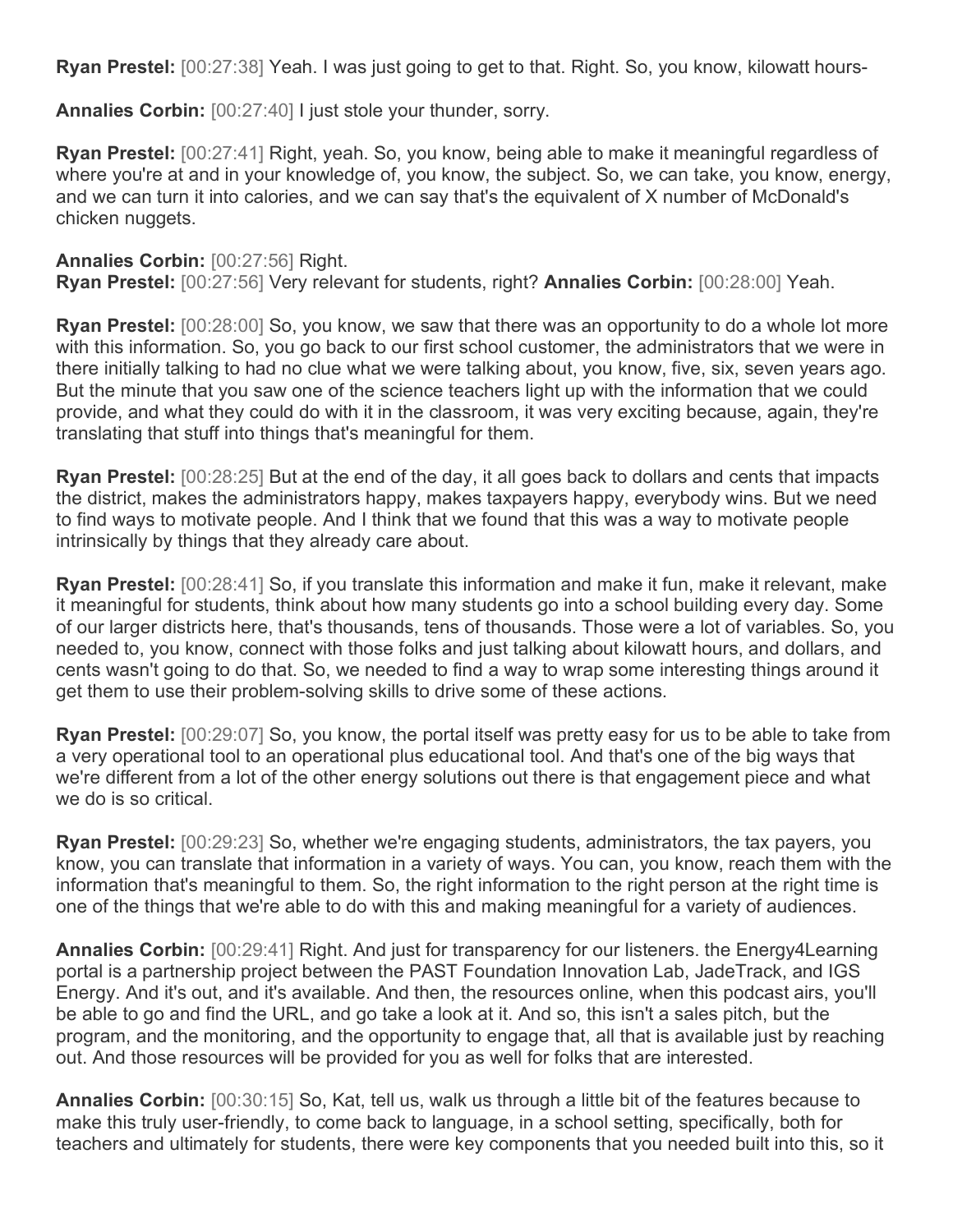would be effective for teachers. And so, talk a little bit about between the two of you, so when I go there, what do I see and what can I do?

**Kat Deaner:** [00:30:42] Absolutely. So, when you go to the portal itself, you will be able, or you can log in and see your building, and all of the energy usage over time. So, there are a number of different options that you're able to go in and say, "Okay, what was my energy usage yesterday? What is it today? What was it a month ago?" So, you're able to look at usage over time.

**Kat Deaner:** [00:31:06] The other feature within Energy4Learning is that it's a network of shared - with shared educators across the country. So, you can share different units. So, we've just brought to the table a few different examples. Well, this portal provides a number of other examples that you, as an educator, can go in and say, "Oh, that's a great idea." You can start to look at other learning ideas or learning units that you can implement in your classroom.

**Kat Deaner:** [00:31:37] So, the portal does a number of things. It actually provides the data that your school is there. You're able to also look at other schools to compare if that's what part of your desired learning is to look at other schools. You're able to get ideas from this portal of how did other educators used this in the classroom within my grade band. So, how does it look in the kindergarten, fifth, eighth, or up into the high school level? What does that look like?

**Kat Deaner:** [00:32:09] And part of the portal, also, starts to look at what are building materials. That was really an important feature. If we start to look at infrastructure, it's going to make a difference what your building is made out of versus somebody else's building, as well as temperature. So, weather is also included in there. So, what does it look like outside? The climate in Ohio is going to affect your energy use different than if

you were somewhere in a warmer climate like Florida, right. Those are going to be very different.

**Kat Deaner:** [00:32:41] So, it tries to pull -- it does pull together different pieces of data that students can start to manipulate to look at, "Okay. Well, if we want to look at modifications over time, we can start to look at our energy usage over time."

**Annalies Corbin:** [00:32:58] And so, as teachers start to use this, and we know, for example, that some folks naturally, to Ryan's point earlier, fully understand all the terminology. Get a great science teacher, they're really comfortable. But part of our goal is to not limit energy education as an opportunity for teaching and learning solely to the sciences or solely to math, the natural places. And we see this in the STEM field and STEM disciplines all the time. Oftentimes, very, very difficult for folks to sort of step back and step out a little bit, right, and recognize that there is a fascinating and quite frankly beautiful opportunity for a lot of that to be fully integrated across.

**Annalies Corbin:** [00:33:41] And so, we wanted this tool and this program to be as accessible to the social studies teacher as it was to the science teacher. So, how do you really, guys, accomplish that? I mean, how do we totally get the social studies teacher jazzed about energy and to use that as their case study somehow to teach aspects of social study or those content standards as opposed to that musty, old textbook - and, yes, I did use that term musty, old textbook - sitting on the shelf? Why energy instead of traditional American history? I'm going to get myself in trouble for that, aren't I? All right makes for good conversation.

**Ryan Prestel:** [00:34:21] Yes. I think, context is so important in all of this, right. So, if you can provide context to the information, you can get people, you know, excited about the various, you know, ways that you can apply that information. So, science teachers, math teachers, you know, social science teachers, you know, there's going to be different aspects of this that are going to be more meaningful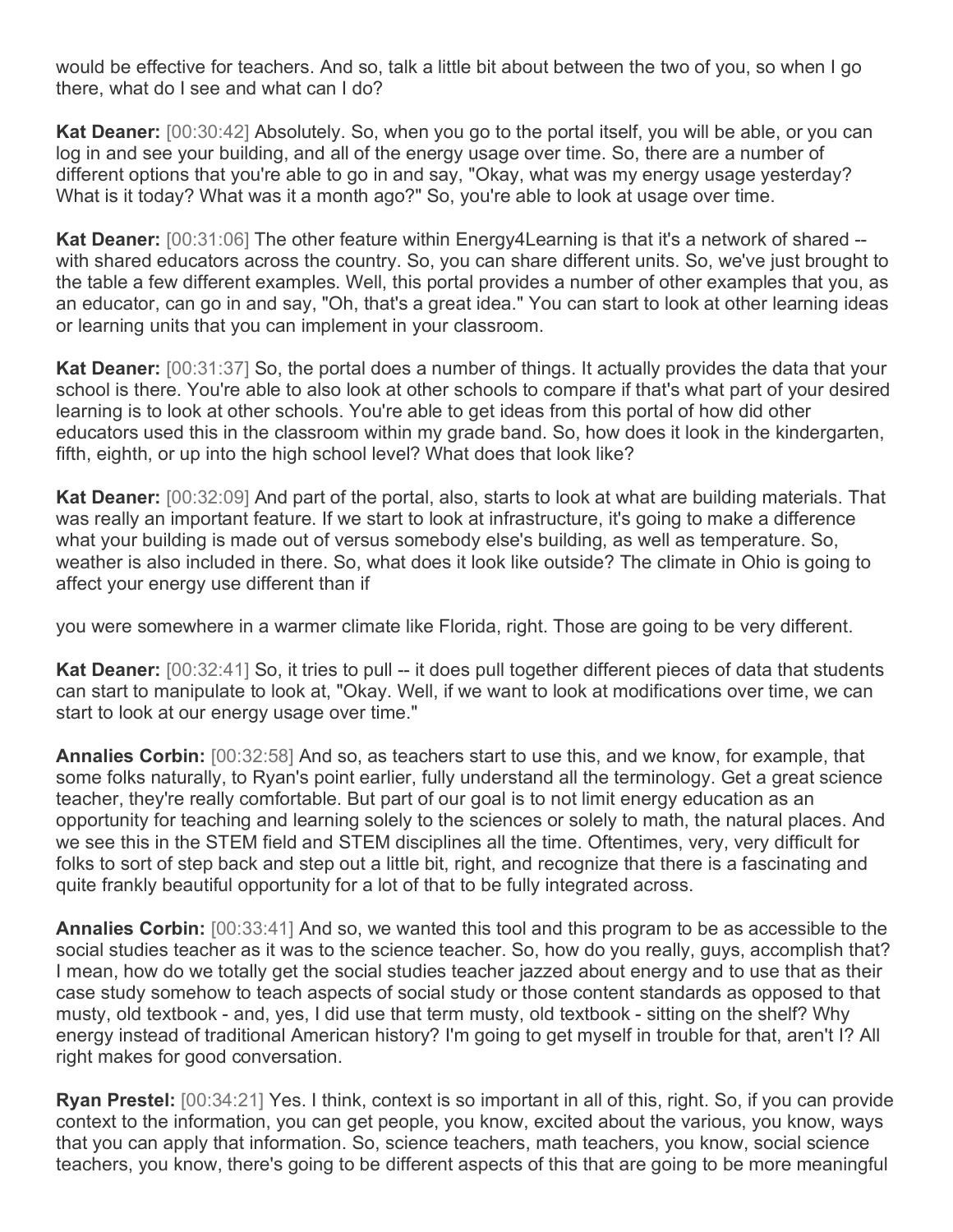for some than for others. But at the end of the day, you know, tying that back into things that are, you know, needing to be taught in the classroom, and doing it with that relevant, real, and experiential opportunities.

**Ryan Prestel:** [00:34:49] And so, I think that the open source nature of what we're doing here and the collaborative nature of you're part of this program, you're going to be able to gather the various different curriculums and share it with your peers across the country really creates an environment that is collaborative. And when we can get, you know, people that are going to post materials that, you know, may span many different disciplines that could be, you know, a way for them to apply things in a variety of different classrooms.

**Ryan Prestel:** [00:35:15] So, I think it's, again, all about context. And as we talked about, you know, things like weather, the energy costs, you know, the impacts of other things that are going on are going to be useful for various subject matters and makes that stuff contextual and meaningful.

**Annalies Corbin:** [00:35:30] So, what happens what happens next? I mean, so as you think about scale, so we're just completing what was a two-year, 18-month, really, design and development pilot. And there's more to happen with that. But, ultimately, for this to truly, truly be meaningful and impactful, it has to be scalable, but it also has to be locally accessible. And that's an intriguing balance that we often see in efforts that happen in innovative education, right. How do you take great program opportunities? How do you make them broadly accessible, but how do you keep them locally or regionally relevant?

**Annalies Corbin:** [00:36:08] So, Kat, I know schools struggle with that, and that you hear that all the time. This isn't about us. This is not about me. So, how do you help communities embrace those program opportunities that are bigger and broader than just them as an individual, but apply them back and make them meaningful for our students?

**Kat Deaner:** [00:36:27] It's a great question, Annalies. And that really gets to the heart of what we do with teachers is talk with our teachers around what is it in your community that you would like to focus on to make it better, so that we're using a tool that may be used nationwide or in another state. But how are we using it for your

community? Because we know that not all communities are the same. Not all communities have the same issues or the same cultural lens. And so, it's really is working with teachers and administrators to find that, to find that context that makes sense in their community.

**Kat Deaner:** [00:37:05] So, that really gets to the heart of what we do is with teachers, as we sit down, and we say, "Okay, what are problems that you want to solve in your community or in your school? What are things that you're passionate about as an educator? What are your students passionate about? What are your students, what do they really love to do? And let's integrate that within units, so that we're pulling all of this together, so that the Energy4Learning is really a tool.

**Kat Deaner:** [00:37:31] But really what we're doing is solving a problem that makes sense in the individual community, so that when we start to network teachers, the idea is that they're pulling ideas from other educators across the country, but they might not be replicating exactly the same. We need to be able to tailor our instructional units, so that it works for an individual community that it's going to be implemented at. There's not a one-size-fits-all in education, and we know that. So, how do we identify those problems that makes sense in a community?

**Annalies Corbin:** [00:38:08] Right. And that's absolutely key to the success of any program, educational programs in particular. So, as we think about wrapping here, so I always love to end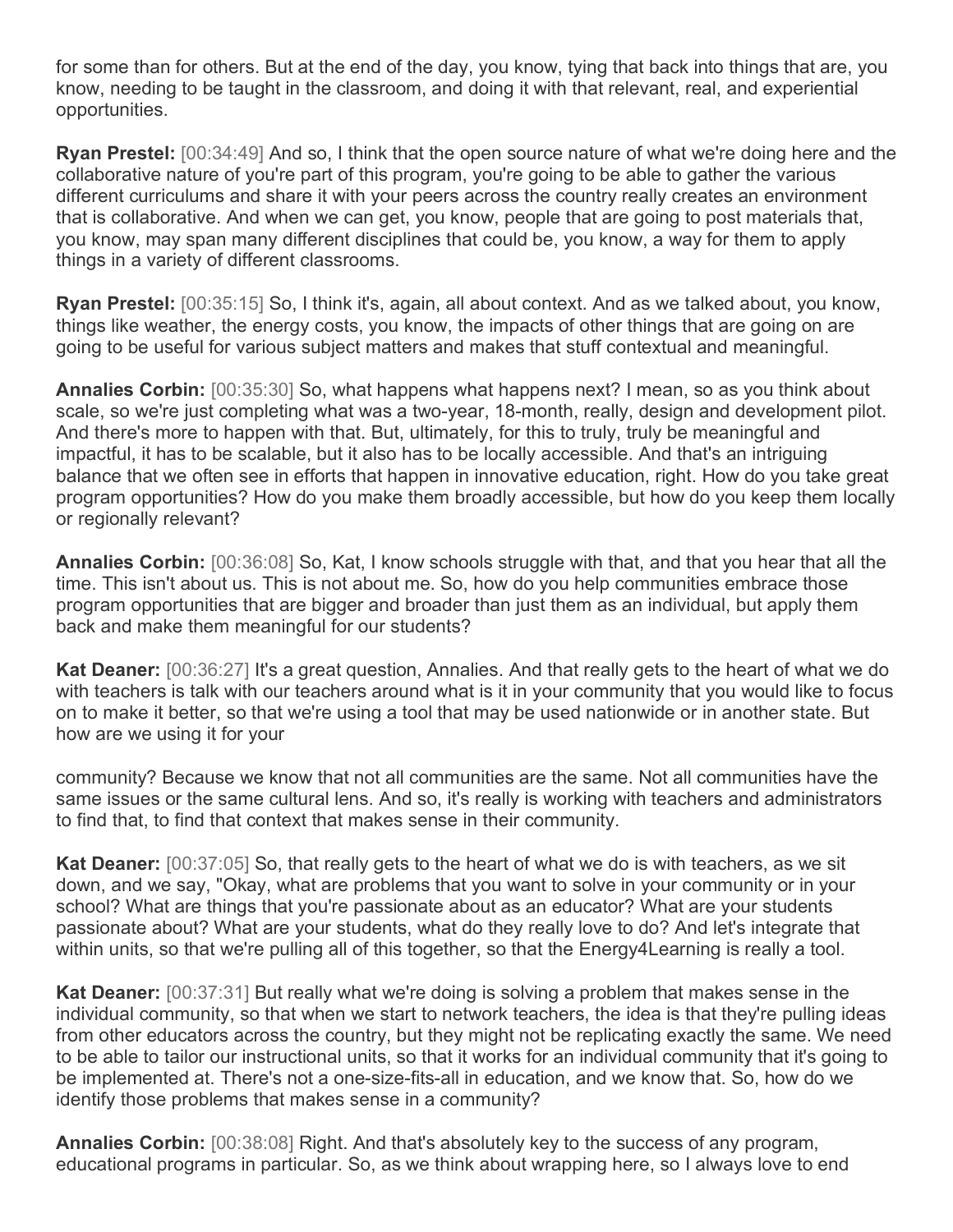these conversations with, sort of, you know, that big lesson learned or that piece that you want to hand over to a teacher, or a community, or another business, or industry partner in any local community who's contemplating doing innovative programming, whether it's energy or anything else. You know, what's you're passing shot to those folks as they go down that road? So, Ryan, you know, when you're thinking about helping others start something new, what's the thing that, to you, is the most meaningful or most powerful piece of that?

**Ryan Prestel:** [00:38:51] I always like to tell people that just get started. If you've got an idea with something, you know, just get started. Half the time you spend so much time

thinking about all the reasons why you can't do something, and you just never get started. So, you know, I think, that's step number one, just get started.

**Ryan Prestel:** [00:39:06] And I think, then, from there, you know, recognize that you will make mistakes, and that you will need to iterate on the process, and that it's not going to be, you know, this great plan that, then, we execute, and everything goes well. It's going to have these, you know, nice iterations along the way.

**Ryan Prestel:** [00:39:21] So, I think that, you know, when you're looking at doing anything new, and innovative, and maybe that hasn't been done before, you're going to run into a lot of skepticism. "Well, that's never going to work," or "Oh, they've done that before, and, you know, it just didn't work out the way that you would expect it to.".

**Ryan Prestel:** [00:39:35] And, you know, I'm a big believer that, you know, for some things, you just need to try. And try it for yourself and learn it for yourself. So, you know, tune out some of that naysaying, and the skepticism, and if you really believe in what you're trying to do. And this was one, even for us, that early on, we were told this facility, don't spend your time doing this. You have so many other things that need to be doing. But it was important, and we wanted to learn that for ourselves, and we were glad that we pursued it the way that we did. Otherwise, we wouldn't be here today.

**Ryan Prestel:** [00:40:00] So, I think, you know, anytime you're looking at doing something new, innovative, you just need to get started. You know, learn a lot along the way, ask for feedback, and be willing to, you know, revise your plan over again.

**Annalies Corbin:** [00:40:10] Yeah, revise, revise, revise. **Kat Deaner:** [00:40:13] Revise. **Annalies Corbin:** [00:40:13] Kat? **Kat Deaner:** [00:40:13] And not be afraid of failure.

**Ryan Prestel:** [00:40:13] Absolutely.

**Kat Deaner:** [00:40:17] I think you made an excellent point there, Ryan. It's the idea of just get started and try something. Get your feet wet, try it. And it's okay if it doesn't work out the first time way the way that you intended. You're going to learn from that. And not are you going to learn from that, you're going to make it better the next time. And that's truly what it means to live the design cycle, that design thinking. Let's get started. Let's try something. And we're going to evaluate it and modify it where it makes sense.

**Annalies Corbin:** [00:40:43] Absolutely. Well, you know, thank you very much to both of you for being on this journey with us but, also, for taking out of your day to have this conversation and to share what you've learned with others. So, thank you very much for being with us. And stay tuned. Catch the next episode of Learning Unboxed. Thank you.